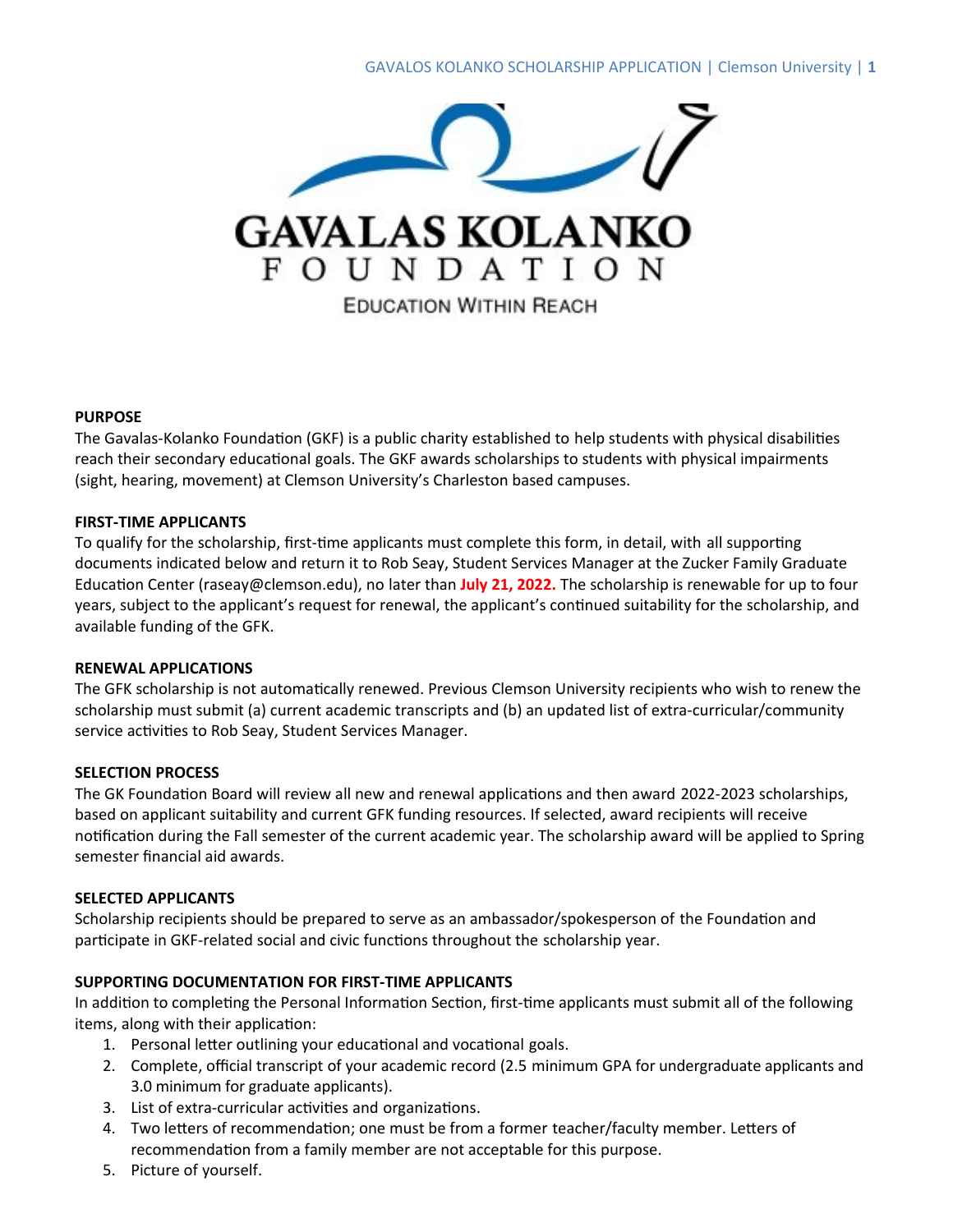#### **PERSONAL INFORMATION SECTION**

| Do you currently receive accommodations through Student Accessibility Services? Yes _____ No _____<br>If not you will need to schedule a meeting prior to application being reviewed. SAS will confirm applicant meets<br>criteria for scholarship with the Student Services Manager at CURI. |                                                                                                                  |
|-----------------------------------------------------------------------------------------------------------------------------------------------------------------------------------------------------------------------------------------------------------------------------------------------|------------------------------------------------------------------------------------------------------------------|
| For Undergraduate Students Only <b>Contract Contract Contract Contract Contract Contract Contract Contract Contract Contract Contract Contract Contract Contract Contract Contract Contract Contract Contract Contract Contract </b>                                                          |                                                                                                                  |
| Name of High School/City/State                                                                                                                                                                                                                                                                |                                                                                                                  |
| <b>Year Graduated</b>                                                                                                                                                                                                                                                                         |                                                                                                                  |
| Standing in Class/GPA and a standing in Class/GPA                                                                                                                                                                                                                                             |                                                                                                                  |
| For Graduate Students Only <b>Executive Students Only Contract to the Contract of Contract Contract on the Contract Only</b>                                                                                                                                                                  |                                                                                                                  |
| Name of Institution                                                                                                                                                                                                                                                                           |                                                                                                                  |
| Date Degree Conferred<br>and The Degree Conferred                                                                                                                                                                                                                                             | and the control of the control of the control of the control of the control of the control of the control of the |
| Degrees Awarded <u>______________________________</u>                                                                                                                                                                                                                                         |                                                                                                                  |
|                                                                                                                                                                                                                                                                                               |                                                                                                                  |
| Class standing at Clemson University in Fall 2022:<br>Freshman _______ Sophomore _______ Junior _______ Senior _______ Graduate Student _____<br>Extra-curricular activities while in college (school and community): ____________                                                            |                                                                                                                  |
| Have you been accepted for admission to Clemson University? [ ] Yes [ ] No                                                                                                                                                                                                                    |                                                                                                                  |
| Are you willing to appear at Foundation functions as anambassador/spokesperson? [ ] Yes [ ] No                                                                                                                                                                                                |                                                                                                                  |
| <b>FINANCIAL INFORMATION SECTION</b><br>Are you currently employed full or part time? [ ] Yes [ ] No                                                                                                                                                                                          |                                                                                                                  |
|                                                                                                                                                                                                                                                                                               |                                                                                                                  |

List previous scholarships and amounts awarded each year. Please note which scholarships/fellowships will be awarded for the 2022-2023 school year: \_\_\_\_\_\_\_\_\_\_\_\_\_\_\_\_\_\_\_\_\_\_\_\_\_\_\_\_\_\_\_\_\_\_\_\_\_\_\_\_\_\_\_\_\_\_\_\_\_\_\_\_\_\_\_\_ \_\_\_\_\_\_\_\_\_\_\_\_\_\_\_\_\_\_\_\_\_\_\_\_\_\_\_\_\_\_\_\_\_\_\_\_\_\_\_\_\_\_\_\_\_\_\_\_\_\_\_\_\_\_\_\_\_\_\_\_\_\_\_\_\_\_\_\_\_\_\_\_\_\_\_\_\_\_\_\_\_\_\_\_\_\_\_\_\_\_